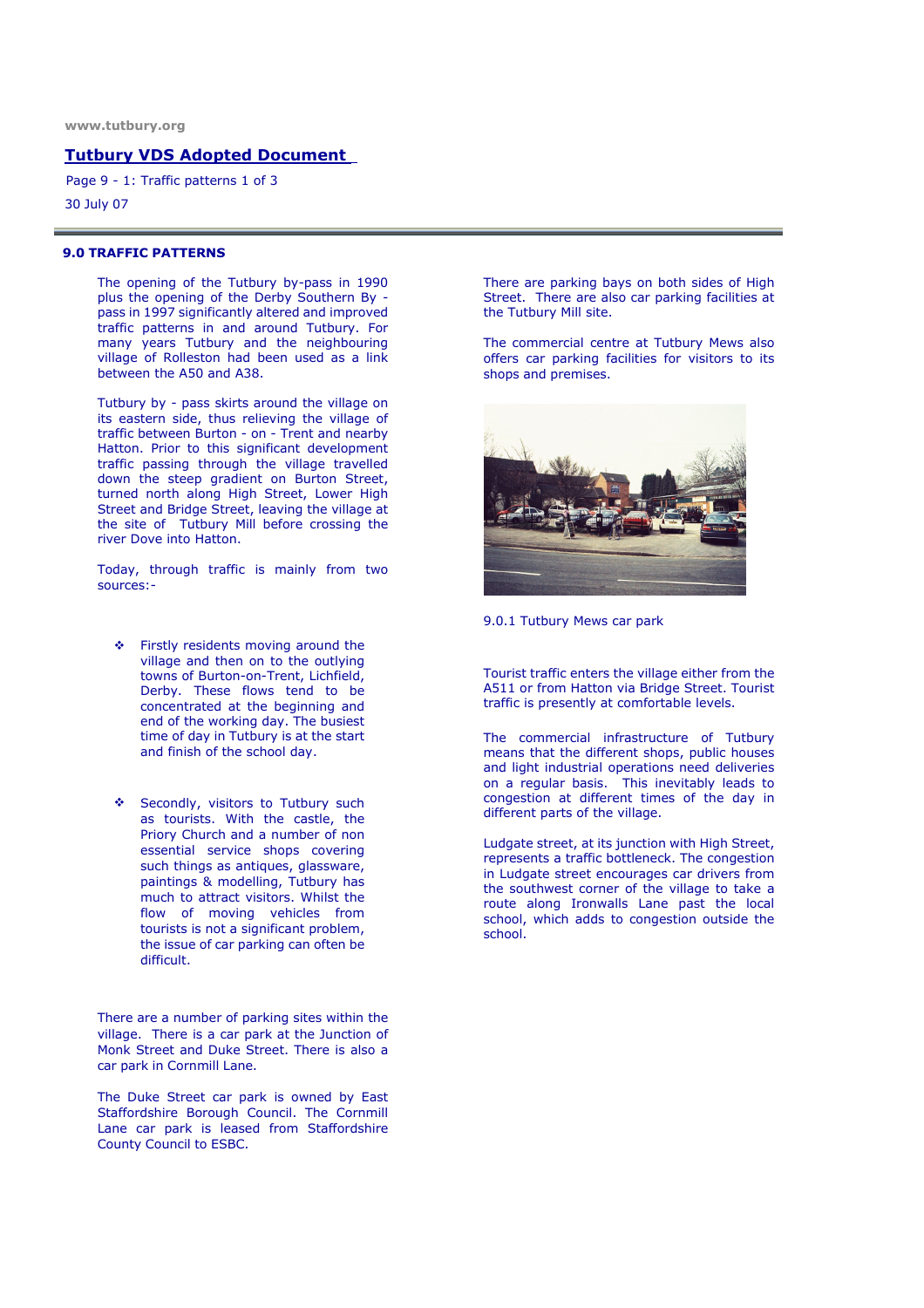www.tutbury.org

## Tutbury VDS Adopted Document

30 July 07 Page 9 - 2: Traffic patterns 2 of 3



9.0.2 Ludgate Street

Other areas of congestion is Monk Street with the Health Centre, Village Hall, Veterinary Surgery, Dentist's Surgery and residences.

Tutbury & Hatton Railway Station opened in 1989. The original Tutbury Station was closed in 1963 after 101 years of service. The railway connects Tutbury with Derby to the east and Stoke on Trent to the west with an hourly service to Derby and also to Manchester Airport.

### Design Comment

Pelican crossing

Introduce a pelican crossing (outside school gates)

Nearby Developments

Future developments and outstanding permissions for employment use outside of Tutbury, should not have a detrimental effect on traffic patterns within the village.

Off road parking

Make provision for more off road parking in accordance with national policy.



9.0.3 Tutbury & Hatton Railway Station opening ceremony (photo courtesy of Tutbury Museum).